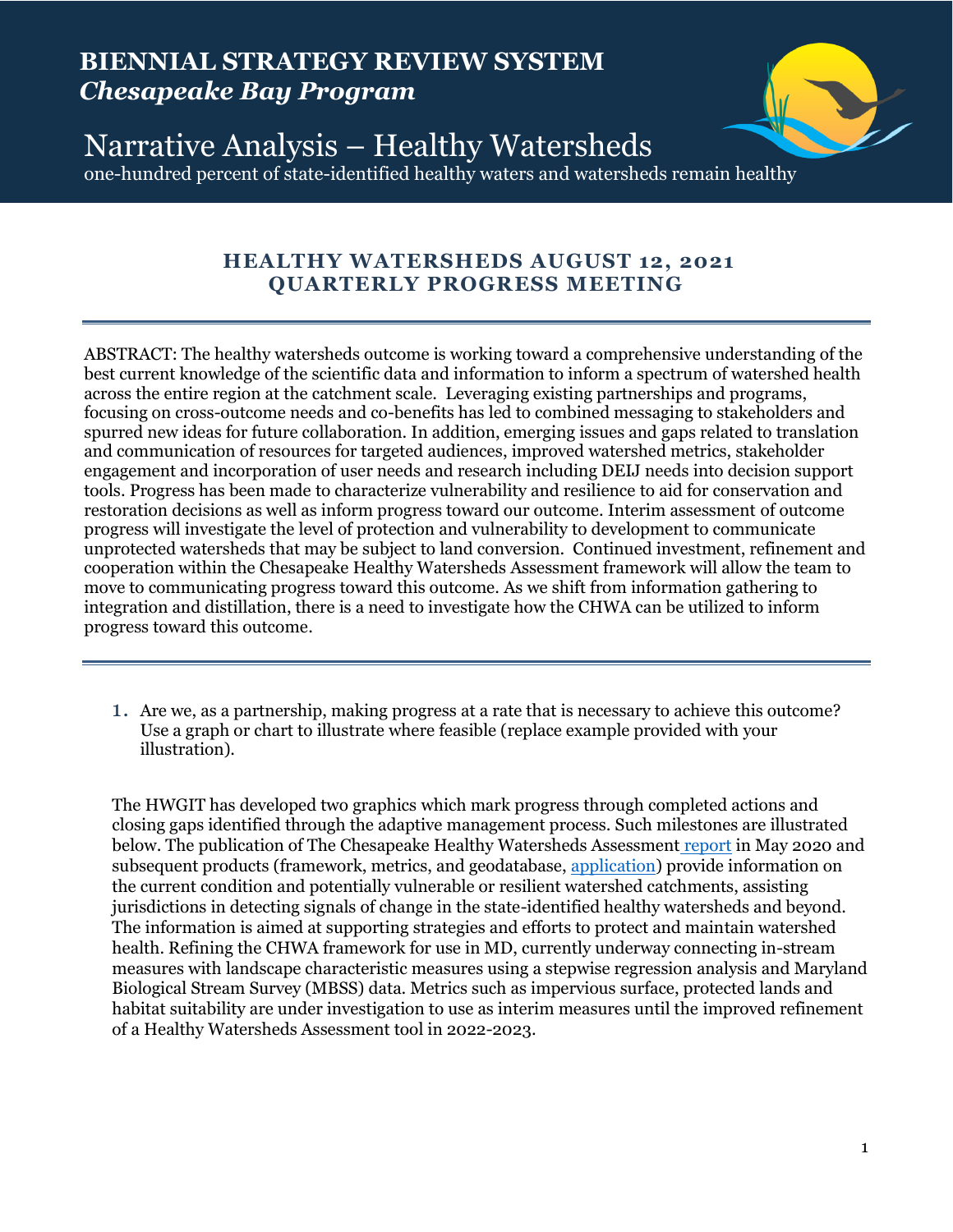

2. Looking back over the last two or more years, describe any scientific (including the impacts of climate change), fiscal, and policy-related developments that impacted your progress or may influence your work over the next two years. Have these resulted in revised needs (e.g. less, more) to achieve the outcome?

*To the extent feasible, describe your needs using the SPURR thought model, i.e., Specific, Programmatic partner, Urgency of the needed action, Risk of not acting, Resources required.*

### Scientific:

- The output of the Land Use Methods and Metrics data and the hi-res land use and land change data- allow us to confidently map at a locally relevant scale. This work will be completed by the CBP land data team and partners end of '21 and early 2022. Without this information it is very difficult to accurately track the rate of land use change and understand the relationship of changing landscape conditions on watershed health. Continued support and funding of highresolution land use land change data consistently into the future will be needed.
- Integration of user experience needs and user research to refine how we communicate and share resources and information. With guidance and leadership from the social science coordinator at CBP, Amy Handen and Rachel Felver on the Communications team the GIT has a better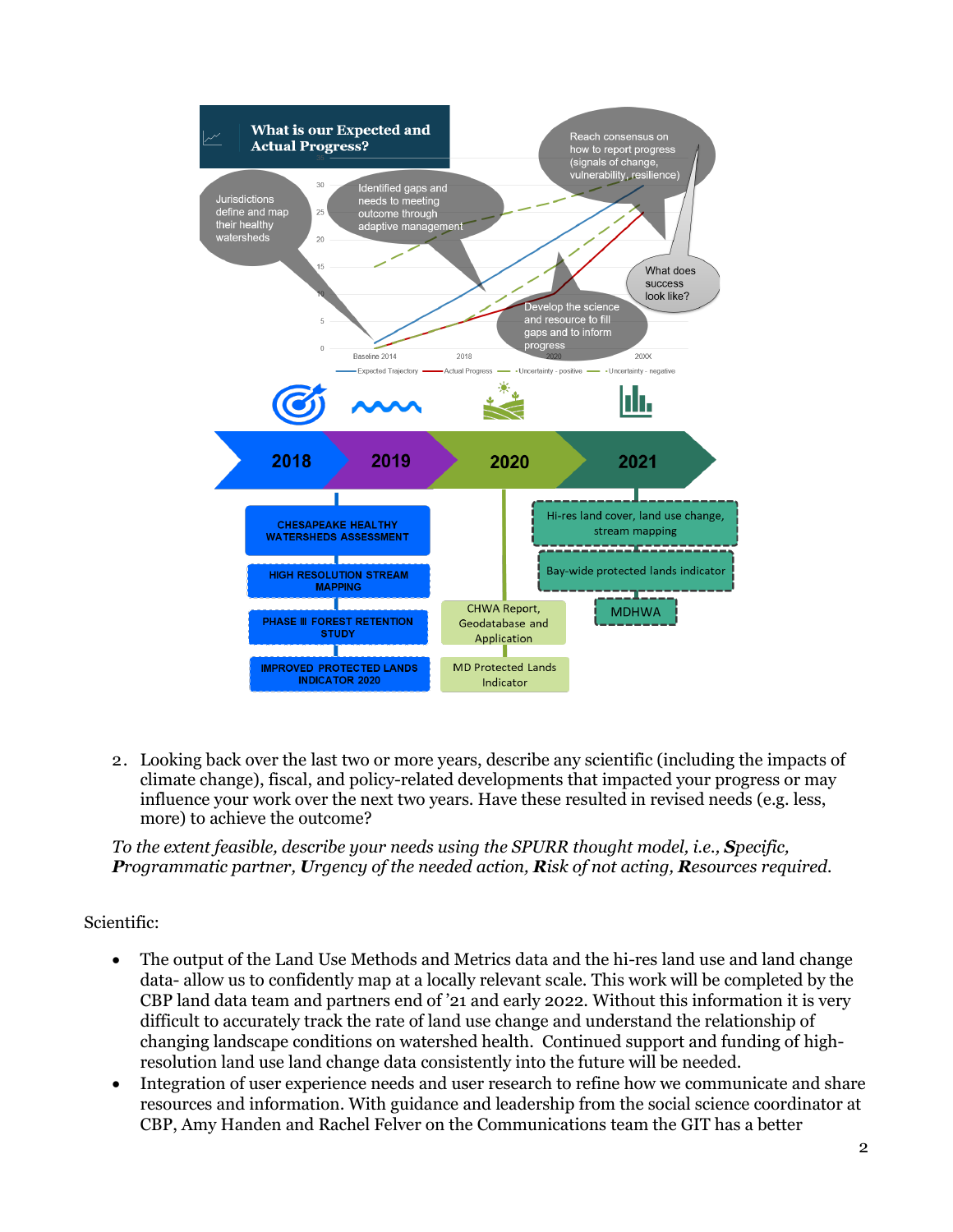understanding of the importance of the incorporation of user needs, research surveys, workshop synthesis reports and other resources to prepare, package and communicate data to partners and stakeholders. Communication of goal and outcome progress is only part of the work, resources also need to be assessable and understandable to be effective.

- Further development of metrics and indicators through the Climate Resiliency Workgroup will be evaluated for the CHWA. This will require guidance and expertise from the GIS team, the Climate Resiliency Workgroup and potentially contractor support. Geographic data related to resiliency to flooding, wetland migration, temperature change and other related data can help inform and further characterize local areas that may be in danger of natural area loss, infrastructure damage, or flooding and can help conservation and restoration opportunities when integrated into CHW assessment. Providing data that stakeholders need to meet their priorities is a co-benefit. Continued support of climate metric development and standardization for use across platforms is needed.
- STAC workshop recommendations, (stream temp, wetland migration and habitats/state of the science) - programmatic CBP recommendations for adapting management in a changing climate, could result in more focus (money, resources, research) towards conserving working, natural lands. Continued cooperation across disciplines will reduce duplication of efforts and lead to more informed management actions. Continued support and access to subject matter experts as well as commitment to implement report recommendations will be needed.
- Ongoing USGS research related to benthic/macroinvertebrate modeling and mapping, stream temperature, conductivity, sediment flux and dynamics, stream health stressors, and stream bank stability will all help inform improved metrics and utilizing cutting edge science for the CHWA. Sound science is the basis for good decision making. There is a need to not only understand, compile, ingest and utilize the best available data and science but to serve it up to stakeholders and partners in a way that shows value for informed decision making.

#### Fiscal

• MDHWA funding shortfall that may lead to stalled work. Data analysis, the scientific method, and iteration do not always translate to the correct number of contractor hours. There is a need to improve the way in which decision support science and projects are in line with the CBP process. The results of the MDHWA and the lessons learned will be directly applicable to the watershed wide CHWA. Without this foundational work, the CHWA and future refinement, ultimately our ability to report progress on this outcome will be stalled.

### **Policy**

- [America the Beautiful](https://www.doi.gov/sites/doi.gov/files/report-conserving-and-restoring-america-the-beautiful-2021.pdf) and the President's Biden's 30X30 initiative commits to the goal of conserving at least 30 percent of our lands and oceans by 2030 and launches a process for stakeholder engagement from agricultural and forest landowners, fishermen, Tribes, States, Territories, local officials, and others to identify strategies that will result in broad participation. The CBP with the extensive work on Protected Lands is in a good position to leverage existing work to also inform this effort. HWGIT staff is committed to working with the Stewardship GIT and the Chesapeake Conservation Partnership to meet the emerging needs for vital land and habitat protection. Land conservation is a key component of sustaining watershed health. The land conservation outcome as well as the land use methods and metrics and land use options evaluation outcomes are all complementary to maintaining watershed health. Land use change and the reduction of the loss of farm, forest, and wetland change remain key factors in watershed health. It remains unclear how the new policies will be translated at the regional level. The work related to land conservation tracking and indicator development as well as high resolution habitat mapping capabilities could be important models for the rest of the nation.
- DEIJ action plan implementation (see number 5).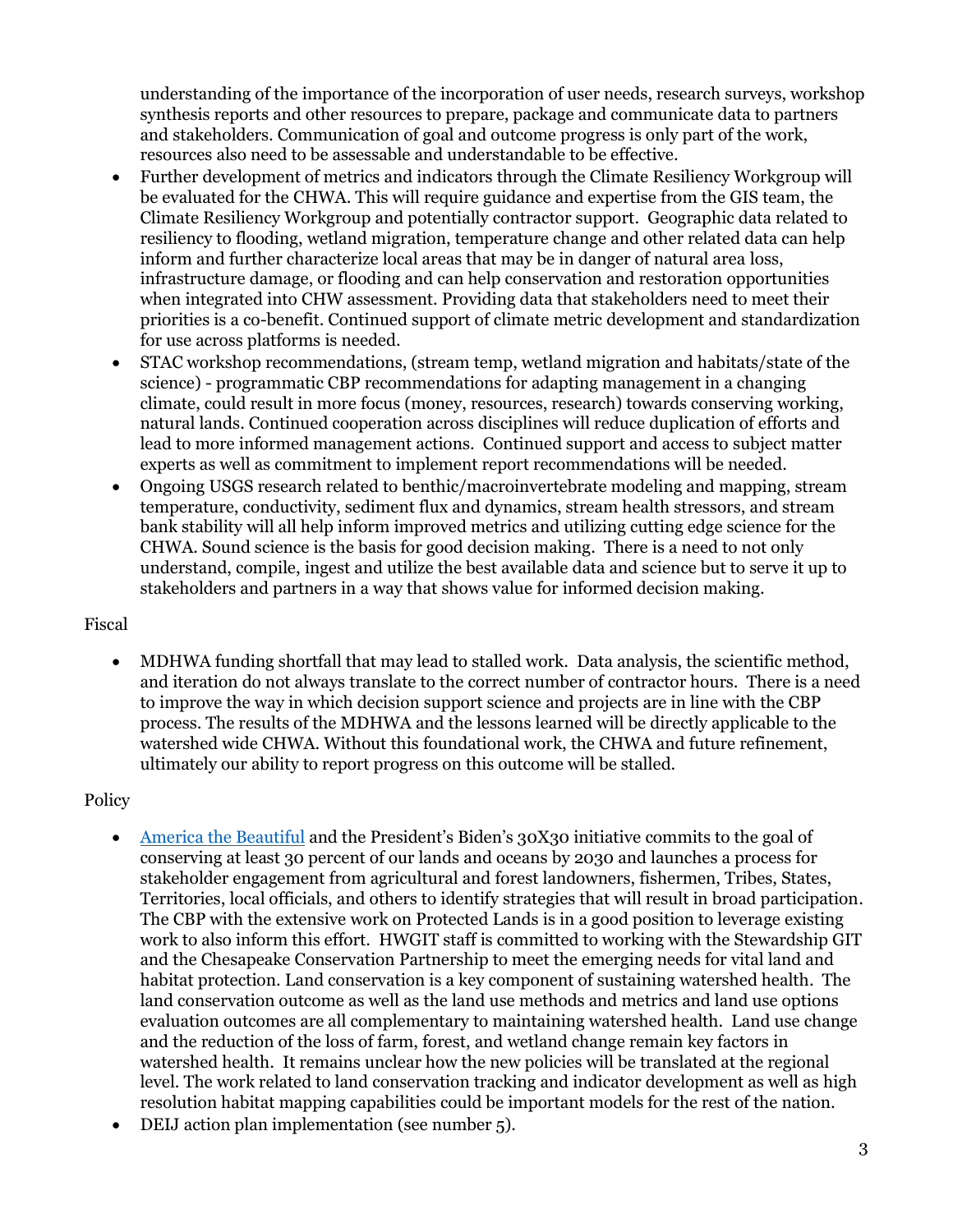3. Based on the red/yellow/green analysis of the actions described in your logic and action plan, summarize what you have learned over the past two years of implementation.

*Summarize overall (not per action) what you have learned about what worked and what didn't work. For example, have you identified additional factors to consider or filled an information gap?* 

The extensive investment of time and resources into the Chesapeake Healthy Watersheds Assessment (CHWA) framework, metrics and geodatabase has resulted in the ability to address information gaps related to watershed condition and vulnerabilities, as well as provide resources to communicate and share assessment results. The team has spent extensive time coordinating with other complementary teams through attending workgroup meetings, serving on action teams and assistance with virtual workshops and listening sessions with CBP partners learning about different needs and priorities in local governments, the land conservation community and other watershed practitioners.

There is a need to outline more effectively the how to use the CHWA and other decision support tools and resources to meet local and cross outcome needs. Like the Land Use Options Evaluation and the Land Use Methods and Metrics outcomes the data and science synthesis results need to be provided to the appropriate audience at the right time and delivered through trusted pathways for effective integration in local policies.

The previous 2 years of work has focused on research and synthesis related to data and factors influencing watershed health as well as the development of vulnerability metrics and overlays for geospatial visualization. As we shift from information gathering to integration and distillation, there is a need to investigate how the CHWA can be utilized to inform progress toward this outcome: Are we sustaining 100% of the state-identified healthy watersheds? How can the CHWA help us to communicate and inform on the spectrum of watershed health and vulnerability?

Most of the work over the past two year have relied on Contractor, USGS and CBP staff efforts. It will be important to better involve key GIT membership and stakeholders up front to improve understanding, confidence, cooperation and meet end user needs. There is a substantial need for renewed engagement at the HWGIT level to provide guidance and make decisions on emerging indicators, signals of change (e.g., specific landscape metric thresholds related to forest loss or level of protection) and how to communicate results though excising trusted sources, and pathways to decision makers through jurisdictional networks.

Analysis of the individual actions within the HW Management Strategy revealed that good progress was made related to actions that were able to be completed at the CBP staff coordination level. Actions that required broader engagement of new partners (e.g., other federal agency coordination NRCS, FERC, NOAA) were not completed. While progress was made on filling data and understanding gaps there is a delay in land change data that prevented progress on refining vulnerability metrics related to land use change. Data and assessment delays have also put us behind in determining how exactly the CHWA can be harnessed to report and communicate progress toward this outcome.

Project delays due to budget, time, and technical data constraints have resulted in a postponed progress on the protected lands data set, the healthy watershed literature review and an underfunded GIT funding project related to MD specific HWA and waiting for key metrics associated with the Land Use Methods and Metrics outcome have slowed our development of more refined vulnerability information (Action 1.2). For the MD pilot project, the identification, investigation, processing, and collecting and ingesting data was a longer than anticipated process, with no known additional resources.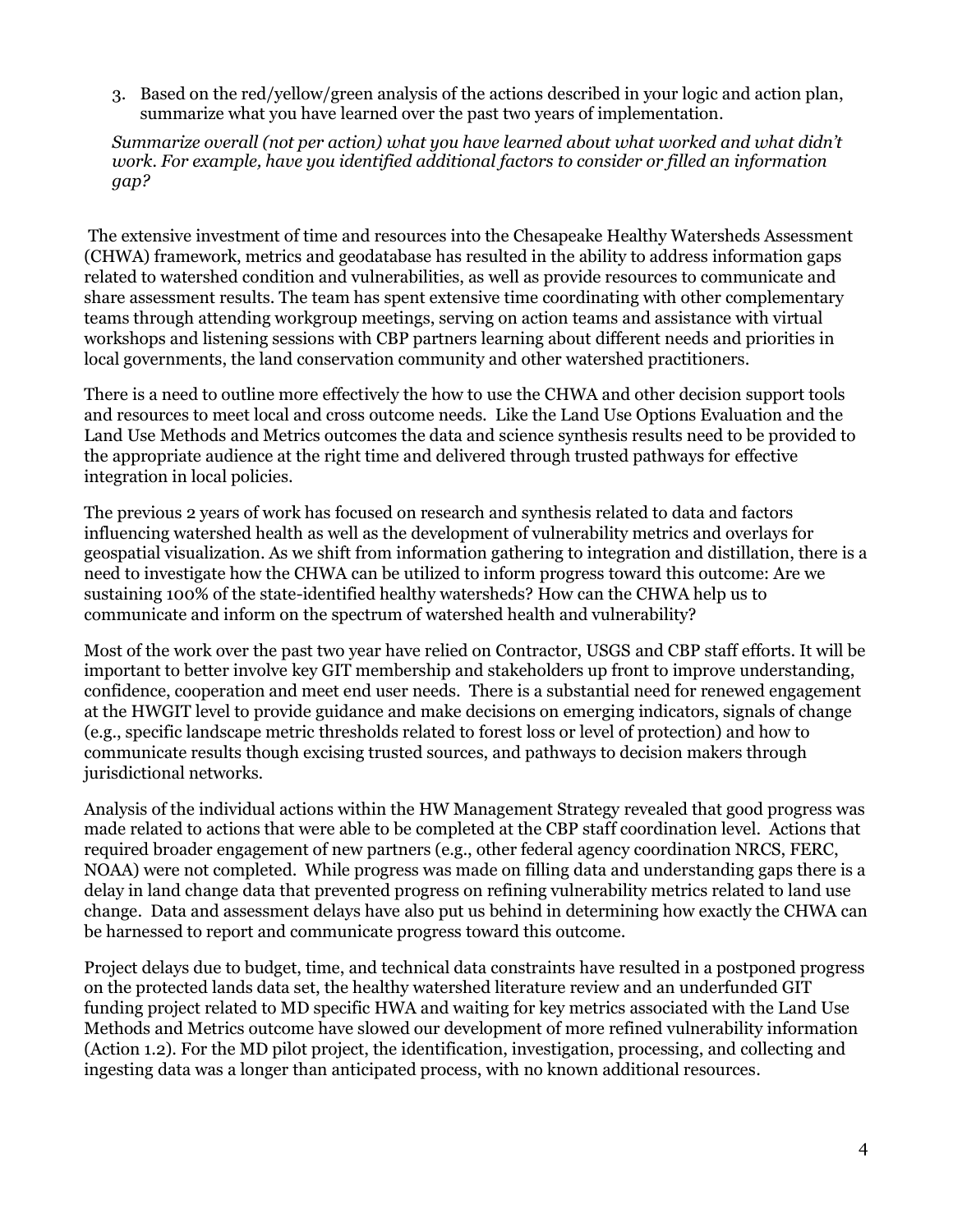4. Based on what you have learned through this process and any new developments or considerations described in response to question #2, how will your work change over the next two years? If we need to accelerate progress towards achieving our outcome, what steps are needed and, in particular, what specific actions or needs are beyond the ability of your group to meet and, therefore, you need the assistance of the Management Board to achieve?

*Describe any adaptations that may be necessary to more efficiently achieve your outcome and explain how these changes might lead you to adjust your management strategy (if significant) or the actions described in column four of your logic and action plan. What new science, fiscal, and policy-related information, could be recommended or pursued over the next two years to maintain or, if needed, accelerate progress? Use the SPURR model described in question #2, to provide detail to the needed steps and actions.*

Emerging needs related to better understanding target audience needs and curating content and decision support resources to meet pressing priorities related to infrastructure, flooding, co-benefits, climate and DEIJ have been identified. The CHWA data can also support and be refined with these interests in mind. In addition, there are new reports and survey synthesis' from a variety of audiences utilizing input from recent projects here at CBP to better integrated user needs and research data.

State and jurisdiction participation remains a challenge and renewed engagement from signatory partners including locating a new [GIT chair](https://www.chesapeakebay.net/channel_files/43134/062421_chair_position.pdf) will be needed to continue making progress. For example, 2020-21 logic and action plan review notes the need "assessment to identify new state identified healthy watersheds"- states have demonstrated they have no capacity to identify new watersheds or monitor existing ones. GIT Staff, contractors and USGS Chesapeake scientists are providing data and analysis to support management decision-making, particularly for maintaining the health of watersheds that will allow us to assess current watershed condition, track condition over time, provide early warning signs – vulnerability to degradation, and identify resiliency – ability to sustain good watershed health despite stressors. The HW GIT needs to engage to determine how best to utilize this information to both inform progress toward our outcome but meet healthy waters and watershed assessment needs in their own jurisdiction.

How to address 2020 MDHWA GIT funding project shortfall remains a short term, immediate need. Failure to complete the MDHWA will result in a lack of ability to report progress on our outcome as it is a foundational project that not only refines the data for MD but will be utilized to improve and update the current CHWA.

Increase commitment to conservation goals and understanding of habitat value. Supporting land conservation and the underlying land protection outcome related to conservation, land use options and land use methods and metrics remain intimately linked to the success of the healthy watershed's outcome. Supporting the America, the Beautiful/30x30 national conservation goals and adapting our regional understanding to encompass national goals will benefit in shared understanding and hopefully increased support for conservation across our region. CBP needs to determine how best to support and inform these larger national efforts. The CB region has been working toward characterizing and tracking land conservation and habitat and has best practices and resources to bring to inform a national effort, but there is a lack of knowledge on how to engage.

5. What steps are you taking, or do you recommend, to ensure your actions and work will be equitably distributed and focused in geographic areas and communities that have been underserved in the past?